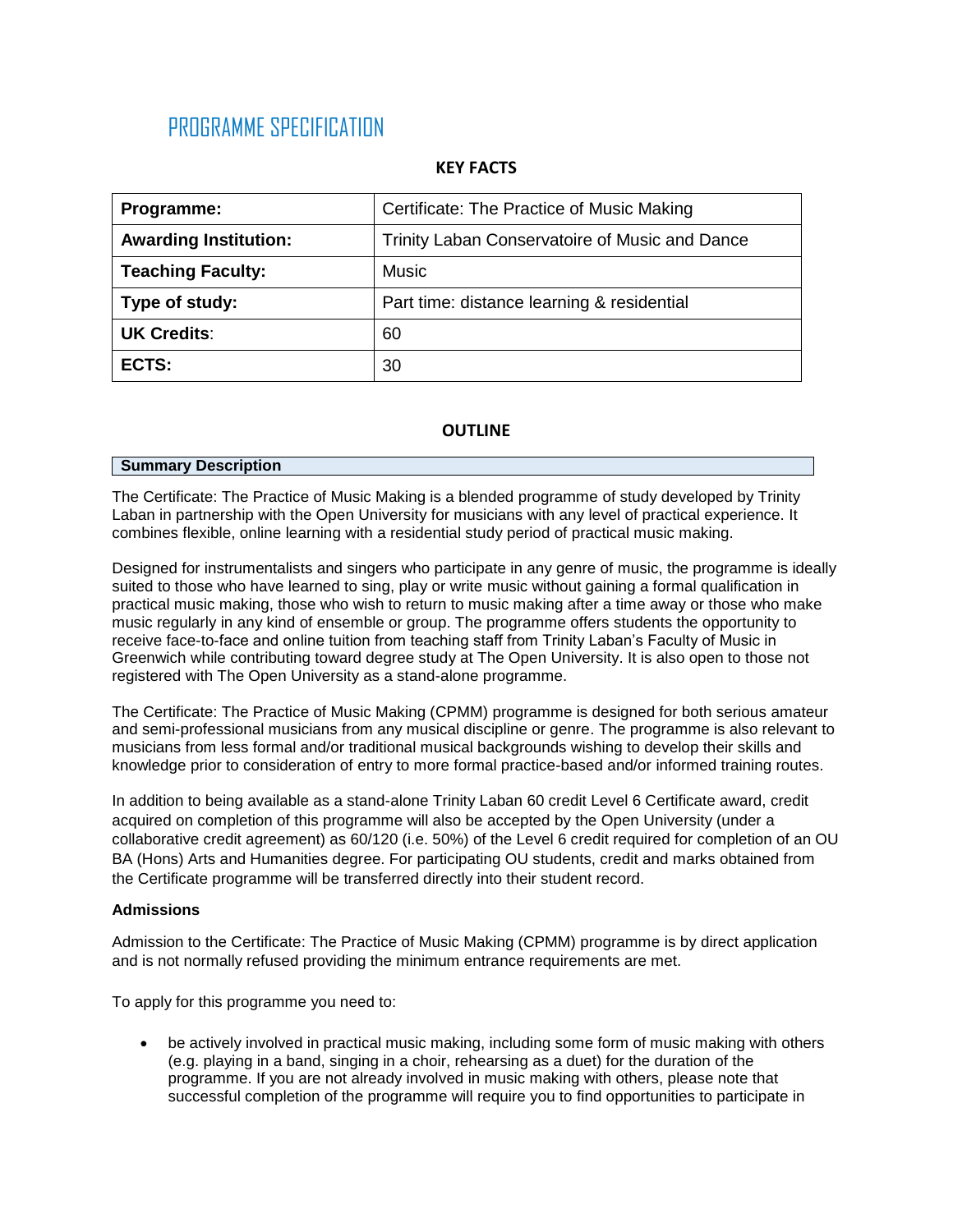group music making on a regular basis. If you are not currently making music with others you are required to indicate within your application how you intend to do so whilst a student on the programme. If you are not in a group, the programme team are able to put you in touch with networks such as Making Music to help you find one;

- demonstrate excellent communication and interpersonal skills, including English at or equivalent to a pass at Trinity Integrated Skills in English (ISE) Level IV, GESE Levels 7-9, IELTS 6.5 overall (min. of 6.0 in all areas). Equivalents from other English language course providers may also be considered;
- have a level of prior learning in music at or equivalent to Level 5 on the Framework for Higher Education. FHEQ Level 5 is equivalent to a Foundation Degree, HND, DipHE or the second year of degree study (in most institutions). For Open University students this may be gained by successful completion of The Open University module A224: Inside Music. For others, this prior learning may be demonstrated in the following ways:
	- $\circ$  Music study at Level 5 or above in another institution (you may, for example, have studied for an academic music degree in the past and now wish to focus more on performance);
	- $\circ$  Study at Level 5 or above, combined with significant experience of practical music making (e.g. regular music making for 2 years or more);
	- o We are able to accept students on to the programme who do not have formal qualifications but can instead demonstrate sufficient relevant experience and knowledge. Please [contact](mailto:infocpmm@trinitylaban.ac.uk) us for further advice.

All applicants will normally apply through UCAS Conservatoires.

## **Progression**

After completing the Certificate: The Practice of Music Making, students may wish to progress to further study towards an Open University degree or (subject to successful audition) to further study at Trinity Laban on the Independent Study Programme (ISP), the Postgraduate Diploma, or other programmes. In order to progress to further study at any level, you must pass all elements of assessment.

It is not possible to invoke RPL in order to transfer credit from the Certificate: The Practice of Music Making programme to any other Trinity Laban programme of study, however credit from the programme may be transferred to Open University degree study.

## **The programme aims are:**

- To provide the opportunity for learning in the practice and theory of musical creativity and performance;
- To encourage participation in, and reflection on, music-making activity across a wide range of genres and contexts;
- To broaden students' perception of their cultural and social context, and the contexts in which other musicians work;
- To provide pathways through which students can pursue areas of musical interest relevant to the extension of their musical knowledge in practical contexts;
- To support students' development as confident, self-reliant music practitioners capable of making significant and positive contributions to collaborative musical endeavours;
- To develop students' communication skills in an appropriate range of contexts;
- To cultivate an environment that encourages students to appreciate their value as musicians in society;
- To develop students' critical awareness through reflective practice.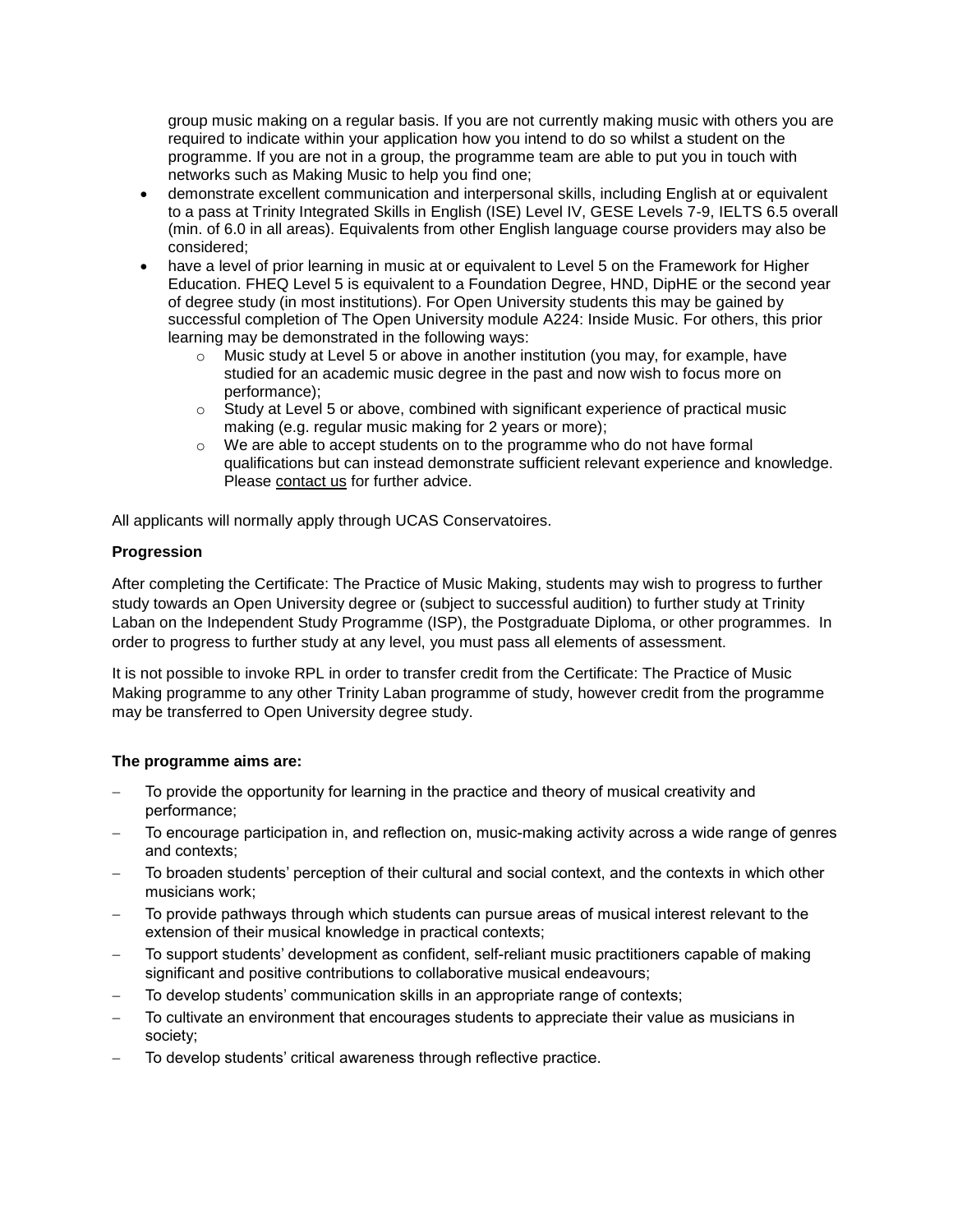## **What will I be expected to achieve?**

On successful completion of this programme, you will be expected to be able to:

## **Knowledge and understanding [OU Knowledge and Understanding] [Benchmark Knowledge and Understanding (intellectual skills)]**

1.1 Demonstrate knowledge of your chosen musical genre/discipline, its repertoire, techniques, performing practices and traditions

1.2 Demonstrate understanding of scholarly approaches to examining musical processes, performances and their audiences and the ability to apply theoretical concepts to your own music-making practices.

1.3 Demonstrate an understanding of successful rehearsal and performance preparation and apply this to your personal practice.

1.4 Demonstrate an understanding of the ways in which your musical practice impacts and reflects its social contexts, and relevant associated theories.

1.5 Demonstrate awareness of a range of ways in which music can be disseminated, and the implications for creation, innovation and research in music.

1.6 Demonstrate familiarity with a range of strategies for promotion of musical practice and audience development.

## **Skills**

## *Skills (subject specific/professional)* **[OU Practical and/or Professional Skills] [Music Benchmark Practical skills and musicianship]**

2.1 Prepare performances using a range of informed and independent strategies.

2.2 Show familiarity with a range of memorisation and generative music-making techniques, and knowledge of how to apply these within your personal practice as a musician.

2.3 Articulate with confidence sophisticated knowledge of musical concepts, practices and performances.

2.4 Demonstrate the musical skills associated with your chosen performance context, in particular awareness of communicative practices and gestures used in collaborative music-making.

## *Skills (Cognitive and intellectual)* **[OU Cognitive Skills]**

3.1 Understand and present complex arguments, evaluating your identity as a musician.

3.2 Utilise appropriate time-management strategies in relation to personal practice and the establishment and evaluation of short and long-term goals.

3.3 Understand the differing natures of recorded and live performance.

## *Skills (transferable)* **[OU Key Skills] [Music Benchmark Generic and graduate skills]**

4.1 Evaluate and make strategic use of appropriate scholarly resources, digital and otherwise.

4.2 Interpret and analyse a range of musical sources (including recorded and notated music) using suitable methods and drawing appropriate conclusions.

4.3 Formulate secure and confident learning strategies through reflective personal practice.

4.4 Adapt working methods and monitor progress, both proactively and in response to the evaluations of others.

4.5 Acknowledge the work of others through appropriate forms of reference.

## **Values and attitudes**

5.1 Demonstrate awareness of individual and collective artistic identity and its impact on audiences, peers and professional partners.

5.2 Exhibit behaviours commensurate with the public presentation of your music through your performing activities, acknowledging cultural expectations and appropriate responsibilities.

5.3 Demonstrate your interest in and curiosity about the performance of music, and potential for continuing artistic and creative development through your future musical aspirations.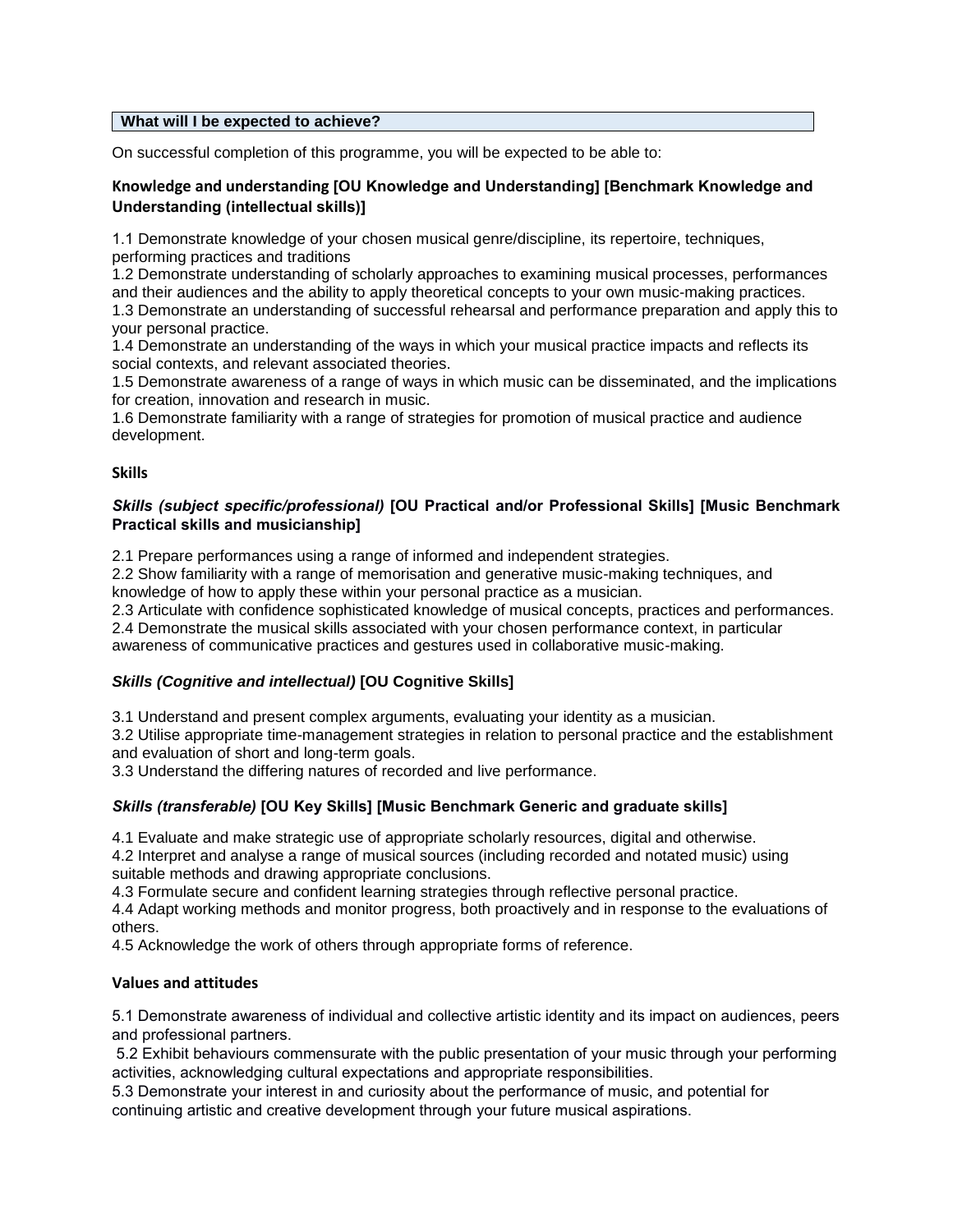#### **How will I learn?**

Learning takes place through a blend of formal tuition, experiential learning and personal study, with a significant amount of online support through Moodle. Regular group and occasional individual tutorials (primarily delivered online, with additional face-to-face tutorial contact during the residential study week), personal self-study and research, and participation in and observation of music practice are the central elements of the provision.

Students will develop and contextualize their learning about practice through their own personal involvement in music making within local group activities, observation of the music-making practices of others, online forum discussions and reflective practice tasks. Tutorial learning will be delivered in small groups, building on information already acquired by students through their personal study of the programme materials made available online. Throughout the programme, students' own practical experience is underpinned with theoretical knowledge to help develop their practical and observational skills and their creative responses to challenges. During the residential week, exposure to performances by outstanding musicians, participation in group activity and engagement with supporting academic discussion and debate will expose the students to a variety of views and approaches current within the world of professional music practice.

The programme aims to enable students to develop independent learning strategies for lifelong learning. Tutors will regularly encourage reflection on learning and the formulation of personal study plans and targets.

Certain elements of the programme will involve studying with other students in a collaborative way, which may involve undertaking leadership responsibilities in projects. Collaboration is considered to be at the heart of professional artistic life and, as such, opportunities such as these represent valuable learning experiences.

This programme assumes 600 learning and teaching hours, with around 60 hours average contact time including the residential study period in Greenwich. Students are expected to spend an average of 16-18 hours per week engaging with programme materials, undertaking personal practice, further reading, and participating in group music-making activities within their local community.

#### **How will I be assessed?**

#### **Overview**

Formative feedback is offered by the tutors throughout the course. Students complete 5 assessment events spread across four blocks of learning: 4 formative assessments (50%; i.e. each assessment contributes 12.5% of the final mark) and a summative Final Project (50%). There will be one personal study week in advance of each formative assessment submission deadline, and three personal study weeks in advance of the Final Project submission deadline.

Assessment will focus on the articulation of the knowledge and understanding gained by students about themselves as musicians, and not directly on the intrinsic standard of their performance or instrumental mastery.

Candidates will have to take and pass 60 credits to complete the Certificate.

#### **What do I have to do to pass?**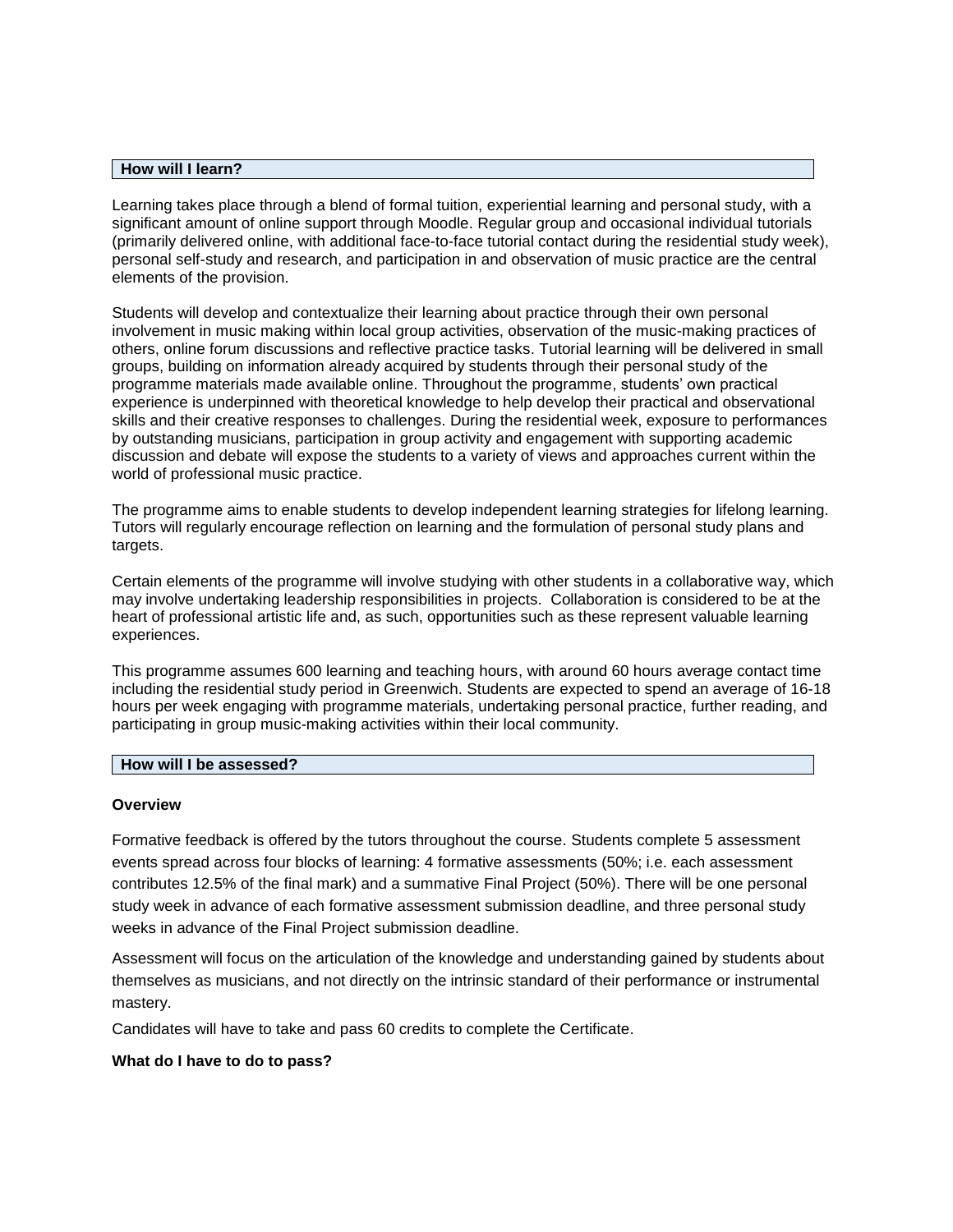To pass you need satisfactorily to PASS (40%) the Final Project, and to achieve above 40% as an average score across Assignments 1, 2, 3 & 4. A pass grade is defined by the Trinity Laban UG Generic Grade Descriptors. The proposed grade will reflect, in the view of the assessor(s), the extent to which the submission has met both the general and specific assessment criteria for each assessment task.

All assignments must be submitted.

There are provisions to retrieve a failure as outlined in the Assessment Regulations.

#### **What award can I get?**

Successful completion of this programme of study will lead to the Certificate: The Practice of Music Making.

The minimum percentage in the overall aggregate for recommendation for the award shall normally be:

- With Distinction minimum 70%
- With Merit minimum 60%
- **Without classification minimum 50%**

The Certificate award shall be decided on the overall aggregate of all assessments calculated as a weighted average.

Certificate:

|        | HE<br>Level | <b>Credits</b> | Weighting<br>$(\%)$ | <b>Class</b>      | % required |
|--------|-------------|----------------|---------------------|-------------------|------------|
| Taught | 6           | 30             | 100                 | With Distinction  | 70         |
|        |             |                |                     | <b>With Merit</b> | 60         |
|        |             |                |                     | With Pass         | 40         |

**CONTENT**

#### **What will I study?**

#### **Structure**

Offered on a flexible basis, the Certificate: The Practice of Music Making is a blended programme, combining distance/online learning using the Trinity Laban VLE (Moodle) with intensive face-to-face contact through an intensive week-long residential in Greenwich. Students undertake 30 weeks of learning, comprising 22 week-long study units delivered via Moodle, one intensive residential week, and seven weeks dedicated to revision and preparation of assessment submissions (one for each of the four in-programme assessments, and three for the Final Project).

#### **Patterns of attendance and study**

This part-time programme is delivered online during a full academic year with one further intensive residential study week also forming a core element of programme delivery.

Assessments take place at the end of each study block, excepting Assessment 2 which falls mid-way through Block 2. A larger Final Project assessment is undertaken at the conclusion of the programme. The residential study week takes place during the Easter period.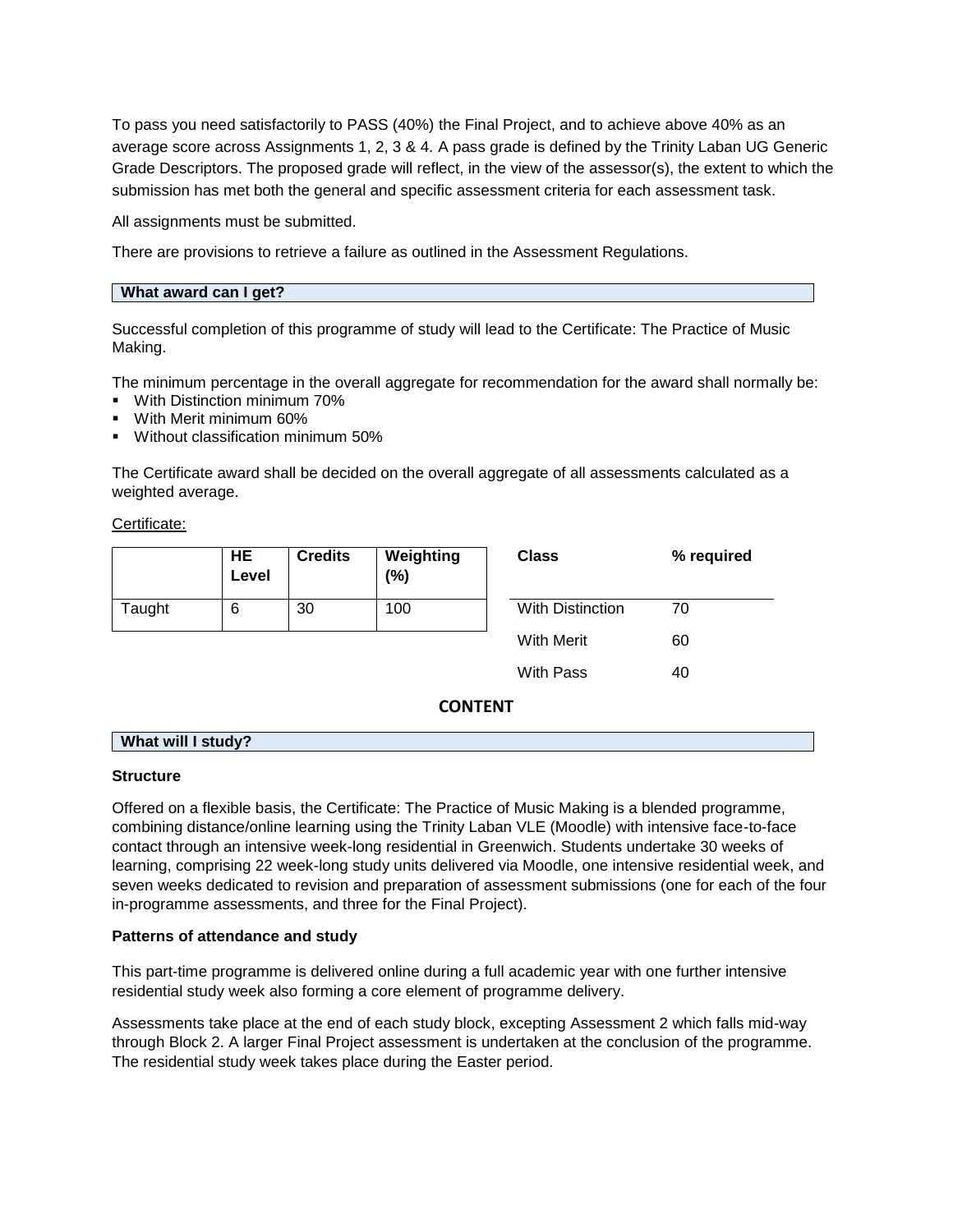On a programme of this nature – in which each student is responsible for determining their own learning and study patterns – it is impossible to be prescriptive about the amount of study time needed outside formal attendance. Students will find that the pressure of programme-related work will vary dependent on their previous experience and interests, with some units being more demanding than others. It is each student's own responsibility to manage their learning.

Students should note that the residential study week has a pass/fail attendance requirement. Attendance in this context means being present at the time the daily register is taken.

There are no programme co- or pre-requisites.

## **Taught Blocks**

The overarching aims of the programme are to (a) further develop musical skills learned within students' prior musical study and (b) enable students to engage with music practice through scholarly discourse concerning how practitioners construct successful collaborative music-making activities and engage with the many and varied social contexts for that musical practice. These aims are captured in the programme title, *The Practice of Music Making*: music is presented as both (a) a practice – a kind of work – and (b) an object of study – something that can be worked upon.

These overall study aims are contextualised in four different ways, one in each of the blocks of the core written materials. These focus on a broad-ranging definition of musical community, and seek to embrace both those who engage with music as creators or performers as well as audiences.

The blocks are of unequal length, reflecting the different emphases placed upon the subject matter as follows:

| <b>Block Title</b>         | <b>Block</b><br>Code | <b>Units</b> |
|----------------------------|----------------------|--------------|
| Understanding Music Making | CPMM001              | $1 - 4$      |
| Preparing to Perform       | CPMM002              | $5-13$       |
| <b>Musical Creativity</b>  | CPMM003              | 14-18        |
| Being Heard                | CPMM004              | 19-22        |

## **CAREERS**

Trinity Laban's Careers Coordinator is available for individual consultations during the Residential week to help you explore career options and choices and develop skills relevant to job application processes. Guidance is impartial and confidential and you are entitled to help both while you are studying and once you have graduated (for up to two years following graduation). Students are encouraged to talk through their career ideas at an early stage in order that they can maximise opportunities to gain experience relevant to their career intentions.

During an individual consultation the Careers Coordinator can offer students:

- Support in analysing their career ideas and exploring other options
- Advice on finding part-time employment during their studies, including strategies for finding music teaching opportunities
- Advice on the job application process CVs, covering letters, application forms and interviews
- Support with looking for scholarship support and making scholarship applications
- Guidance for those thinking about changing course or career direction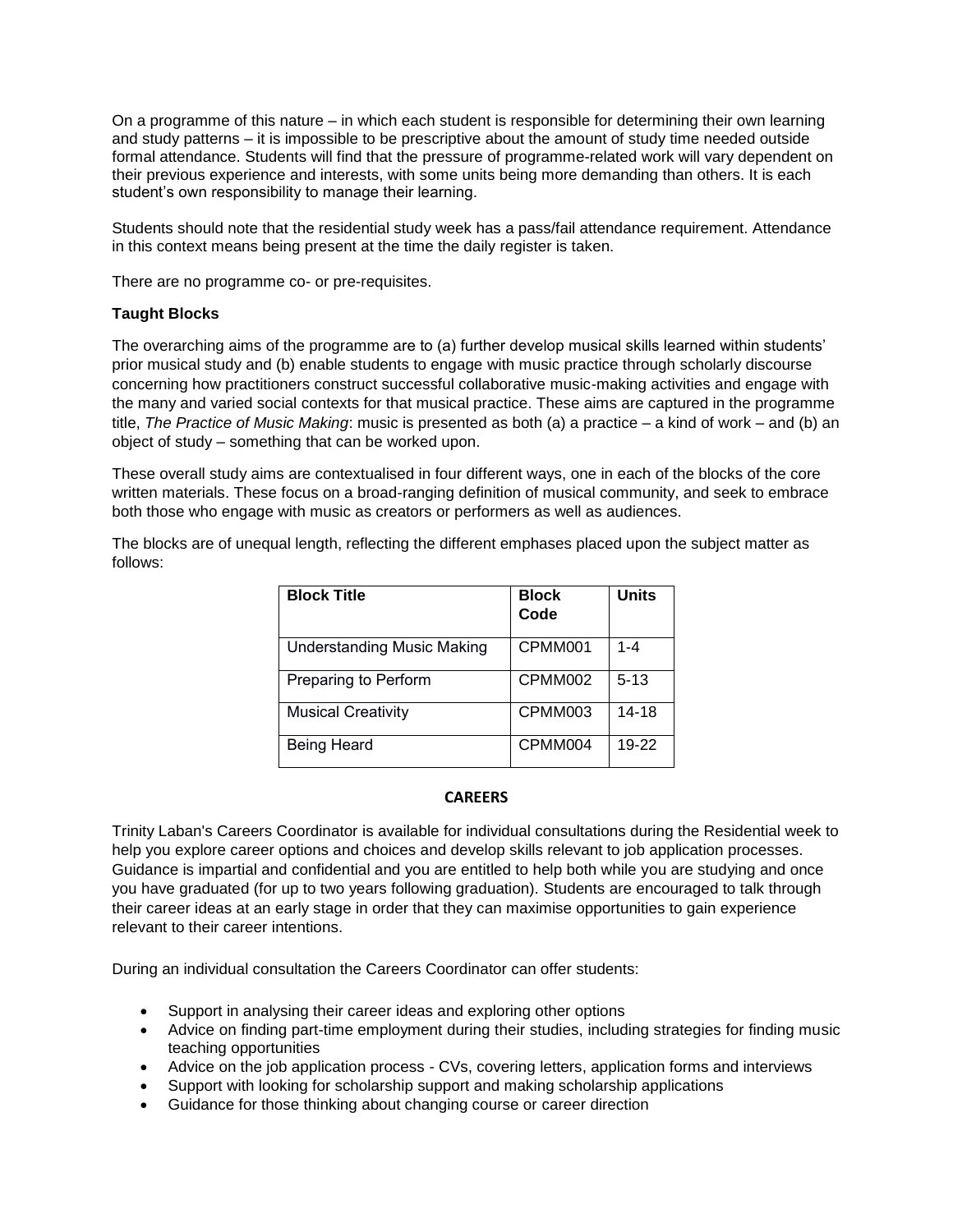• Support to help students move themselves forward after their studies

Students can access careers information on the Trinity Laban intranet portal including information about:

- where to find details of job vacancies and internships
- working in music education
- self-employment and setting up a small business
- further training and post-graduate study
- possible sources of scholarship support
- sources of careers support for students with disabilities
- sources of careers information relevant to international students
- taking a gap year or volunteering

Information about job vacancies, voluntary opportunities, internships and training courses is circulated to students by email on a regular basis.

Trinity Laban aims to deliver inclusive, high quality careers education, information, advice and guidance, enabling all students to realise their potential and respecting each individual whatever their race, nationality, gender, age, family circumstances, sexual orientation, disability, religion, belief or social background. Information about additional careers support provided to disabled students and international students is also available.

## **Professional Standards**

The Careers Adviser offers advice in good faith on the basis of the best information available to her. Students using this service must take the responsibility for their own decisions based on such advice. The Careers Adviser abides by professional ethical codes expressed in the following documents:

- □ The Regulations Handbook
- $\Box$  Trinity Laban Equality and Diversity Code of Practice
- □ The Association of Graduate Careers Advisory Services (AGCAS) Code of Practice on quidance [\(http://www.agcas.org.uk/assets/27-Code-of-Practice-on-Guidance\)](https://mail.trinitylaban.ac.uk/exchweb/bin/redir.asp?URL=http://www.agcas.org.uk/assets/27-Code-of-Practice-on-Guidance)
- □ Principles of Coherent IAG Service Delivery [\(http://www.agcas.org.uk/assets/download?file=60&parent=50\)](https://mail.trinitylaban.ac.uk/exchweb/bin/redir.asp?URL=http://www.agcas.org.uk/assets/download?file=60%26parent=50)
- $\Box$  The Quality Assurance Agency for Higher Education Code of Practice on Career Education, Information and Guidance (CEIG) [\(http://www.qaa.ac.uk/academicinfrastructure/codeOfPractice/section8/default.asp](https://mail.trinitylaban.ac.uk/exchweb/bin/redir.asp?URL=http://www.qaa.ac.uk/academicinfrastructure/codeOfPractice/section8/default.asp)
- □ The AGCAS Equal Opportunities policy [\(http://www.agcas.org.uk/assets/28-Equal-Opportunities-](https://mail.trinitylaban.ac.uk/exchweb/bin/redir.asp?URL=http://www.agcas.org.uk/assets/28-Equal-Opportunities-Policy)[Policy\)](https://mail.trinitylaban.ac.uk/exchweb/bin/redir.asp?URL=http://www.agcas.org.uk/assets/28-Equal-Opportunities-Policy)

## **Careers website link:**

<http://www.trinitylaban.ac.uk/student-experience/student-support/careers-portal.aspx>

## **STUDY ABROAD / WORK PLACEMENTS**

## **Study Abroad options**

Not available